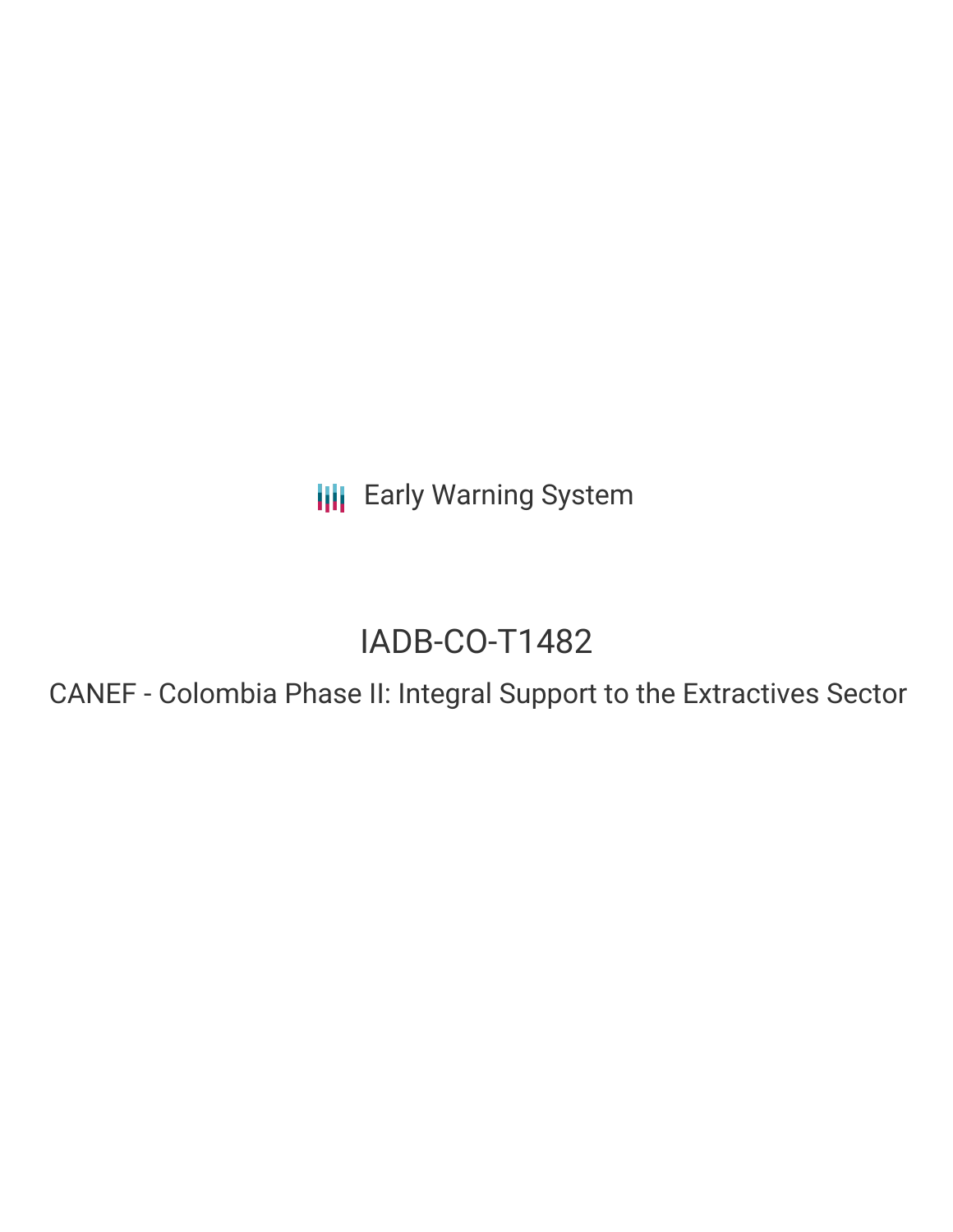

## **Quick Facts**

| <b>Countries</b>               | Colombia                               |
|--------------------------------|----------------------------------------|
| <b>Financial Institutions</b>  | Inter-American Development Bank (IADB) |
| <b>Status</b>                  | Active                                 |
| <b>Bank Risk Rating</b>        | C                                      |
| <b>Voting Date</b>             | 2018-06-14                             |
| <b>Borrower</b>                | Government of Colombia                 |
| <b>Sectors</b>                 | Energy, Mining, Technical Cooperation  |
| <b>Investment Type(s)</b>      | Grant                                  |
| <b>Investment Amount (USD)</b> | $$0.55$ million                        |
| <b>Project Cost (USD)</b>      | $$0.55$ million                        |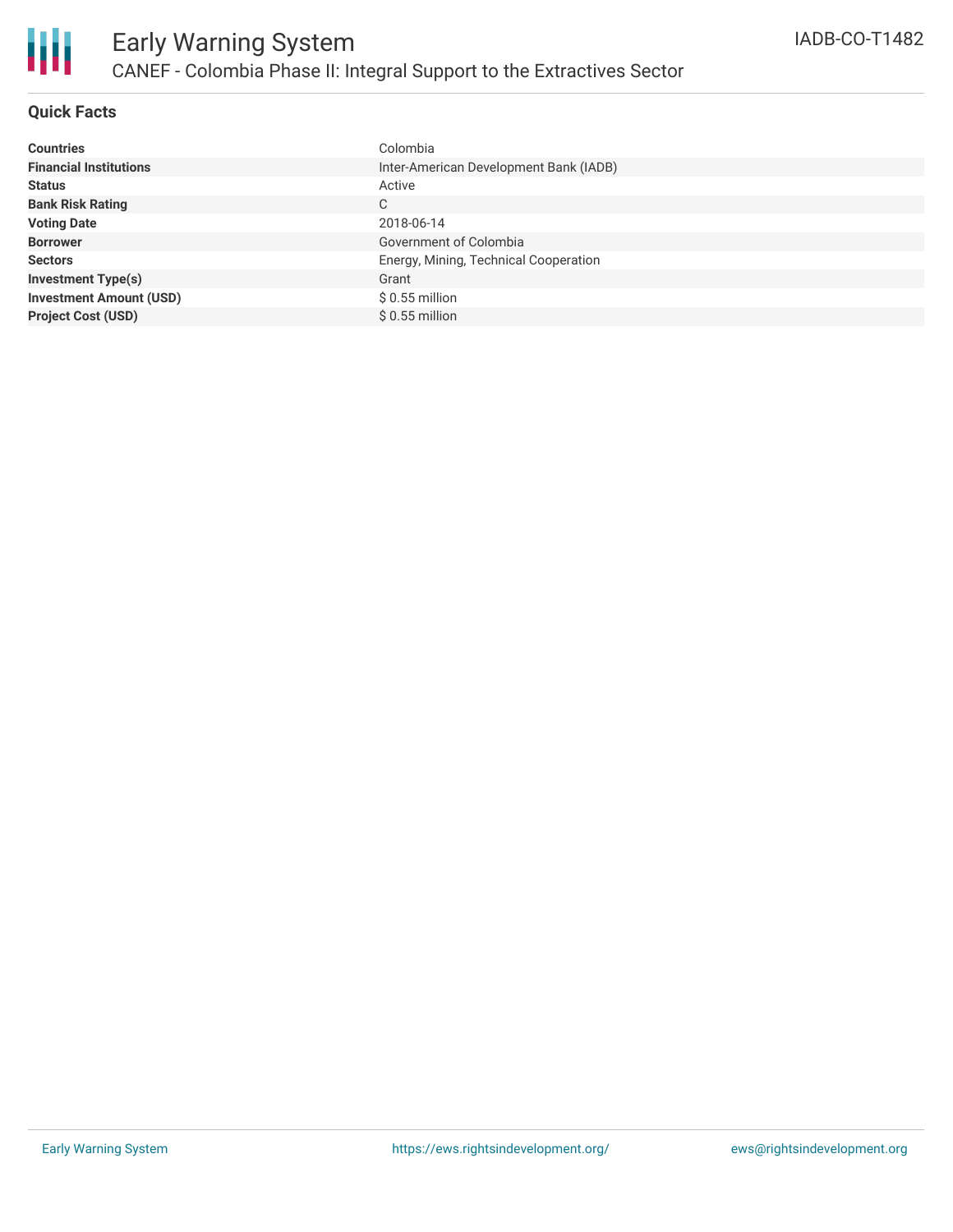

## **Project Description**

The objective of this technical cooperation is to continue supporting the development of the extractives sector of Colombia, in mining and in hydrocarbons, in the context of three main coals: (i) strengthening the institutions that regulate and direct the sector; (ii) promote constant dialogue between the extractives sector stakeholders; (iii) support the development of productive chains to deepen the integration of resource extraction to the national economy.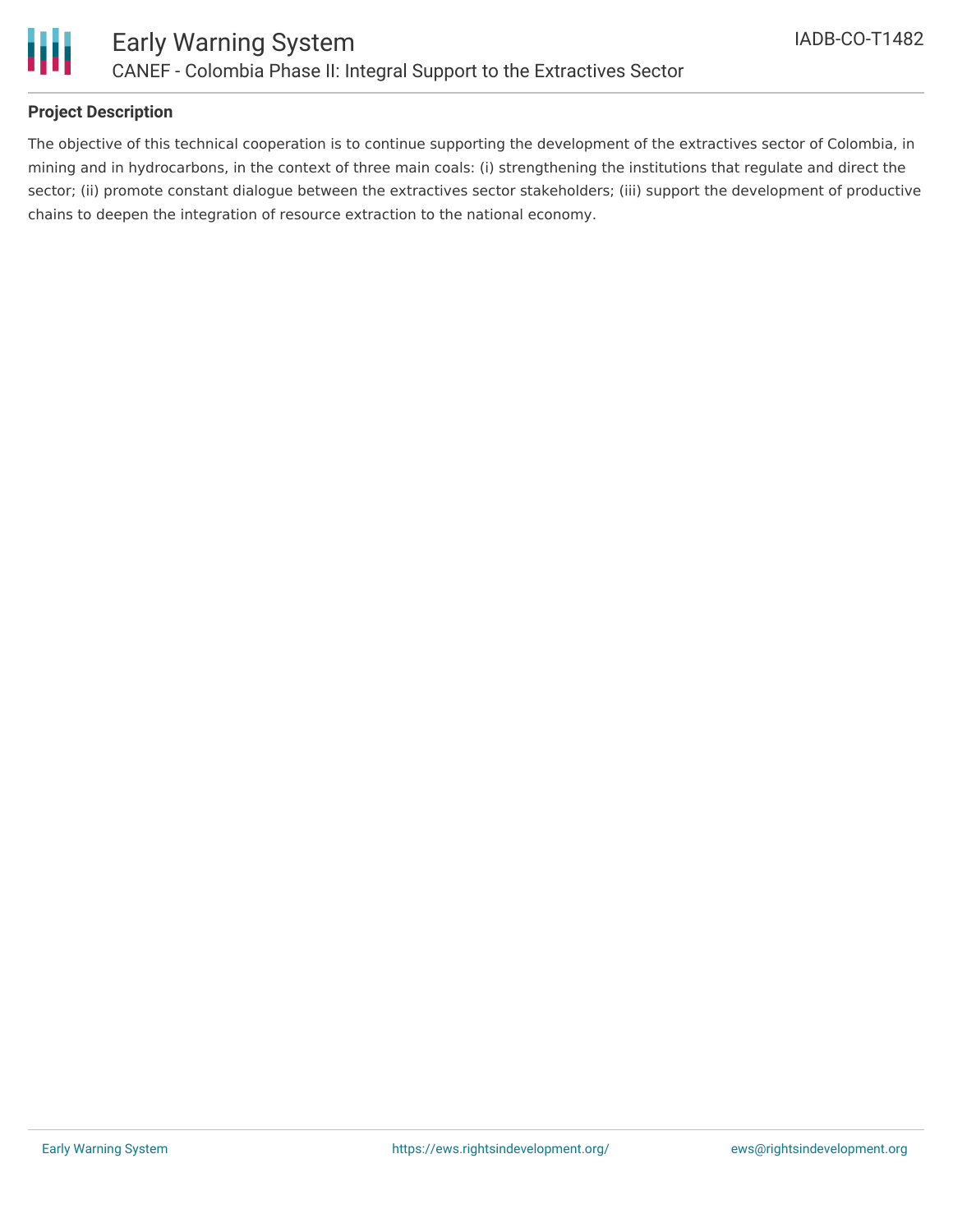

# Early Warning System CANEF - Colombia Phase II: Integral Support to the Extractives Sector

#### **Investment Description**

• Inter-American Development Bank (IADB)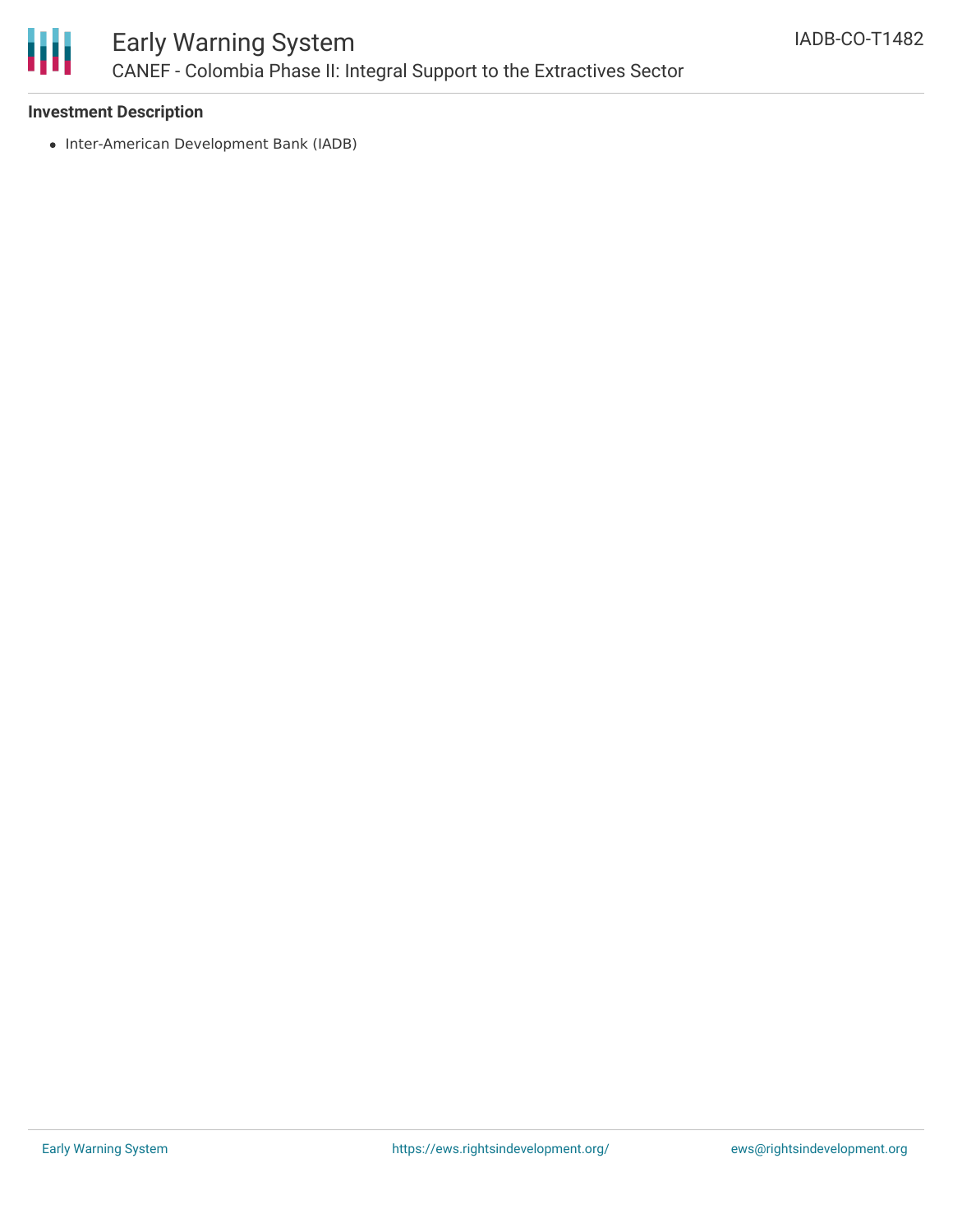#### **Contact Information**

#### ACCOUNTABILITY MECHANISM OF IADB

The Independent Consultation and Investigation Mechanism (MICI) is the independent complaint mechanism and fact-finding body for people who have been or are likely to be adversely affected by an Inter-American Development Bank (IDB) or Inter-American Investment Corporation (IIC)-funded project. If you submit a complaint to MICI, they may assist you in addressing the problems you raised through a dispute-resolution process with those implementing the project and/or through an investigation to assess whether the IDB or IIC is following its own policies for preventing or mitigating harm to people or the environment. You can submit a complaint by sending an email to MICI@iadb.org. You can learn more about the MICI and how to file a complaint at http://www.iadb.org/en/mici/mici,1752.html (in English) or http://www.iadb.org/es/mici/mici,1752.html (Spanish).